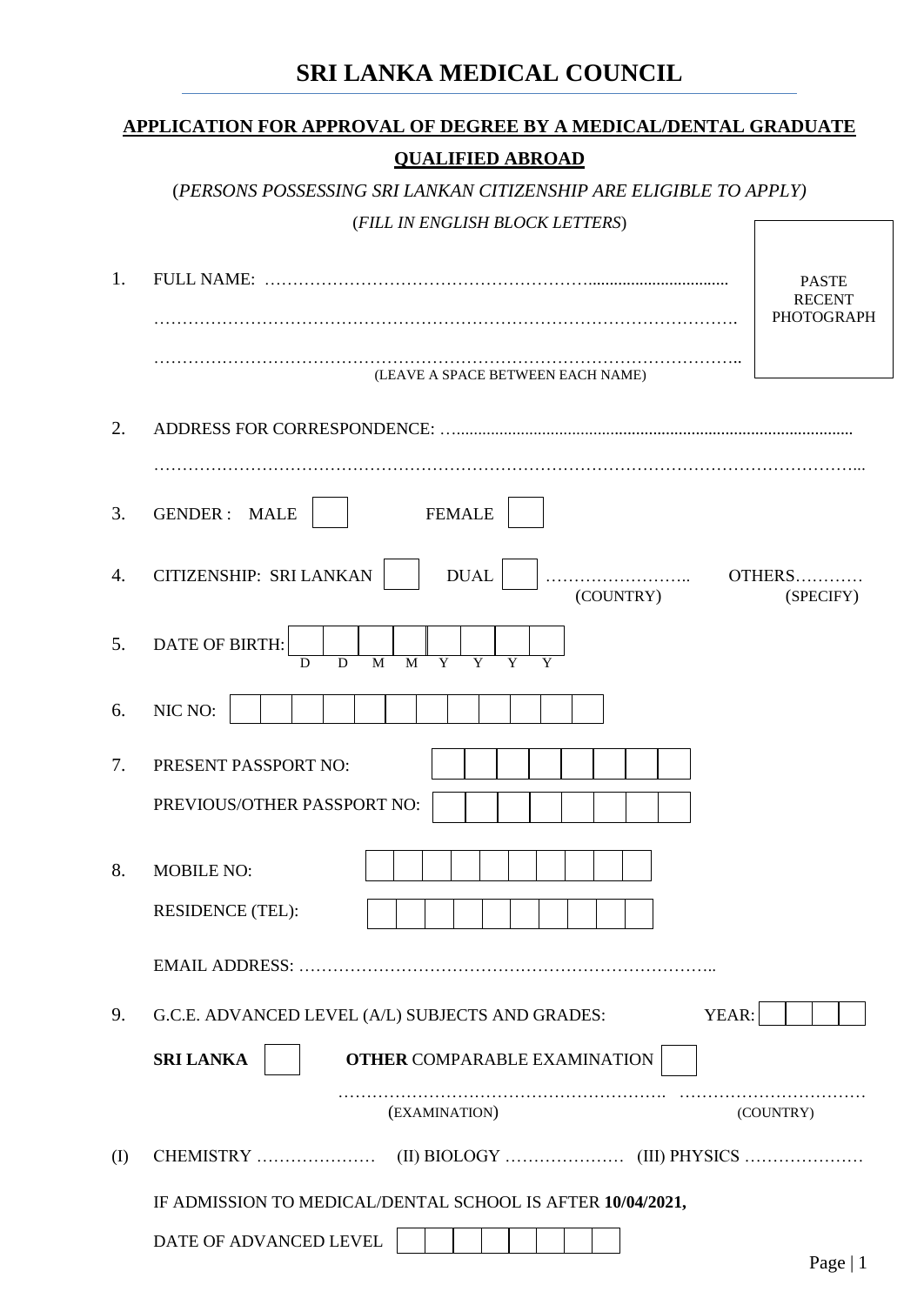| 10.                                                                      | DEGREE: MBBS<br>MD<br><b>BDS</b><br><b>OTHER</b>                                                               |  |  |  |  |
|--------------------------------------------------------------------------|----------------------------------------------------------------------------------------------------------------|--|--|--|--|
| 11.                                                                      | DEGREE AWARDING UNIVERSITY/INSTITUTE:                                                                          |  |  |  |  |
|                                                                          |                                                                                                                |  |  |  |  |
|                                                                          |                                                                                                                |  |  |  |  |
| 12.                                                                      | NAME OF THE TRAINING MEDICAL/DENTAL SCHOOL OR THE INSTITUTION:                                                 |  |  |  |  |
| 13.                                                                      | UNIVERSITY/INSTITUTE,                                                                                          |  |  |  |  |
|                                                                          |                                                                                                                |  |  |  |  |
|                                                                          |                                                                                                                |  |  |  |  |
|                                                                          | $FAX NO: \ldots \ldots \ldots \ldots \ldots \ldots \ldots \ldots \ldots \ldots \ldots \ldots$                  |  |  |  |  |
|                                                                          |                                                                                                                |  |  |  |  |
| 14.                                                                      |                                                                                                                |  |  |  |  |
|                                                                          | (MONTH) (YEAR)<br>(MONTH) (YEAR)                                                                               |  |  |  |  |
| 15.                                                                      | (DATE) (MONTH)<br>(YEAR)                                                                                       |  |  |  |  |
| 16.                                                                      | DATE OF LEAVING SRI LANKA TO COMMENCE THE MEDICAL / DENTAL COURSE:                                             |  |  |  |  |
| 17.                                                                      |                                                                                                                |  |  |  |  |
| 18.                                                                      | WAS PART OF THE TRAINING IN ANOTHER MEDICAL/DENTAL SCHOOL OR IN ANOTHER<br><b>YES</b><br>NO<br><b>COUNTRY:</b> |  |  |  |  |
| IF YES, THE NAME, COUNTRY AND DURATION OF THE COURSE AT EACH INSTITUTION |                                                                                                                |  |  |  |  |
|                                                                          |                                                                                                                |  |  |  |  |
|                                                                          |                                                                                                                |  |  |  |  |
|                                                                          |                                                                                                                |  |  |  |  |
|                                                                          |                                                                                                                |  |  |  |  |
| 19.                                                                      | REGISTRATION AT MEDICAL COUNCIL IN A COUNTRY OTHER THAN SRI LANKA                                              |  |  |  |  |
|                                                                          | REG NO:                                                                                                        |  |  |  |  |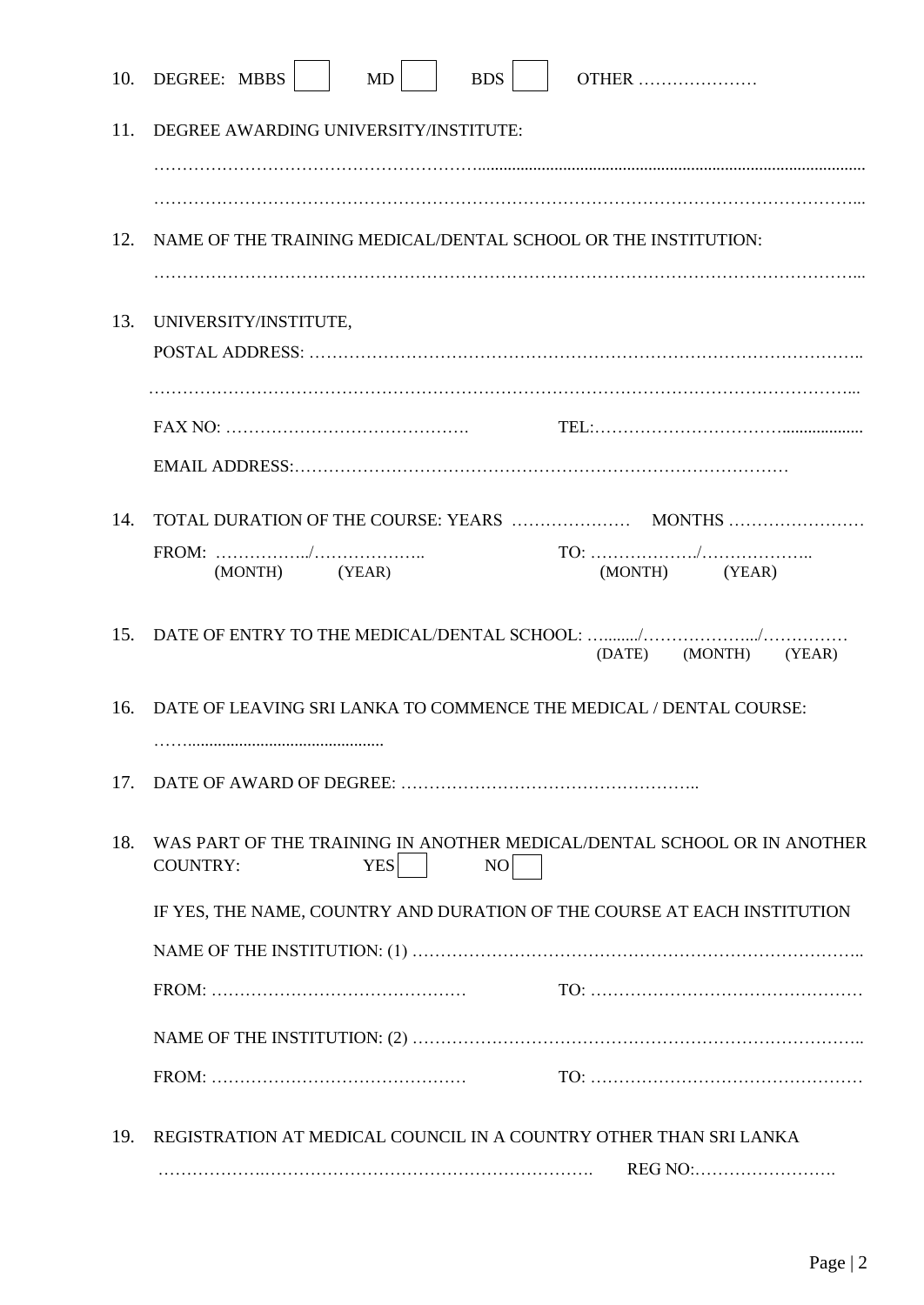20. PLEASE GIVE BELOW THE DATES (ENTRIES IN PASSPORT) OF DEPARTING TO SRI LANKA OR ANY OTHER COUNTRY DURING THE MEDICAL/DENTAL STUDIES (COURSE) AND THE DATES (ENTRIES IN PASSPORT) OF RETURN TO RESUME THE MEDICAL/DENTAL STUDIES (COURSE) (ATTACH ADDITIONAL PAPERS IF REQUIRED)

| <b>RETURN TO COUNTRY</b> | PERIOD (DAYS) AWAY   |
|--------------------------|----------------------|
| OF TRAINING              | <b>FROM TRAINING</b> |
|                          |                      |
|                          |                      |
|                          |                      |
|                          |                      |
|                          |                      |
|                          |                      |
|                          |                      |
|                          |                      |
|                          |                      |
|                          |                      |
|                          |                      |
|                          |                      |
|                          |                      |

#### **APPROVAL OF DEGREE TO THOSE WHO HAVE COMPLETED THE MEDICAL/DENTAL (DBS) PROGRAMME ABROAD**

#### **DECLARATION**

| $T_{\text{full Nomo}}$<br>(Full Name) |  |  |  |  |
|---------------------------------------|--|--|--|--|
|                                       |  |  |  |  |
|                                       |  |  |  |  |
|                                       |  |  |  |  |
|                                       |  |  |  |  |

handed over by me to the Sri Lanka Medical Council is genuine and authentic.

- (1) I declare that the particulars stated above are true and correct to the best of my knowledge and understand that any false submissions made by me would be liable to disqualification and cancellation of approval of the degree and I would be barred from sitting the ERPM/ERPDS conducted by the Sri Lanka Medical Council.
- (2) I accept that if my Degree Certificate and other documents submitted by me are found to be fraudulent that I would be liable for denial and cancellation of registration by the Sri Lanka Medical Council.

………………………………… …………………………………

Signature of Applicant Date

*THIS APPLICATION SHOULD BE ATTESTED BY A JUSTICE OF THE PEACE OR A COMMISSIONER OF OATHS*

**……………………………………………………………………………………………………………………. SIGNATURE AND THE SEAL OF THE JUSTICE OF THE PEACE (J.P) OR COMMISSIONER OF OATHS**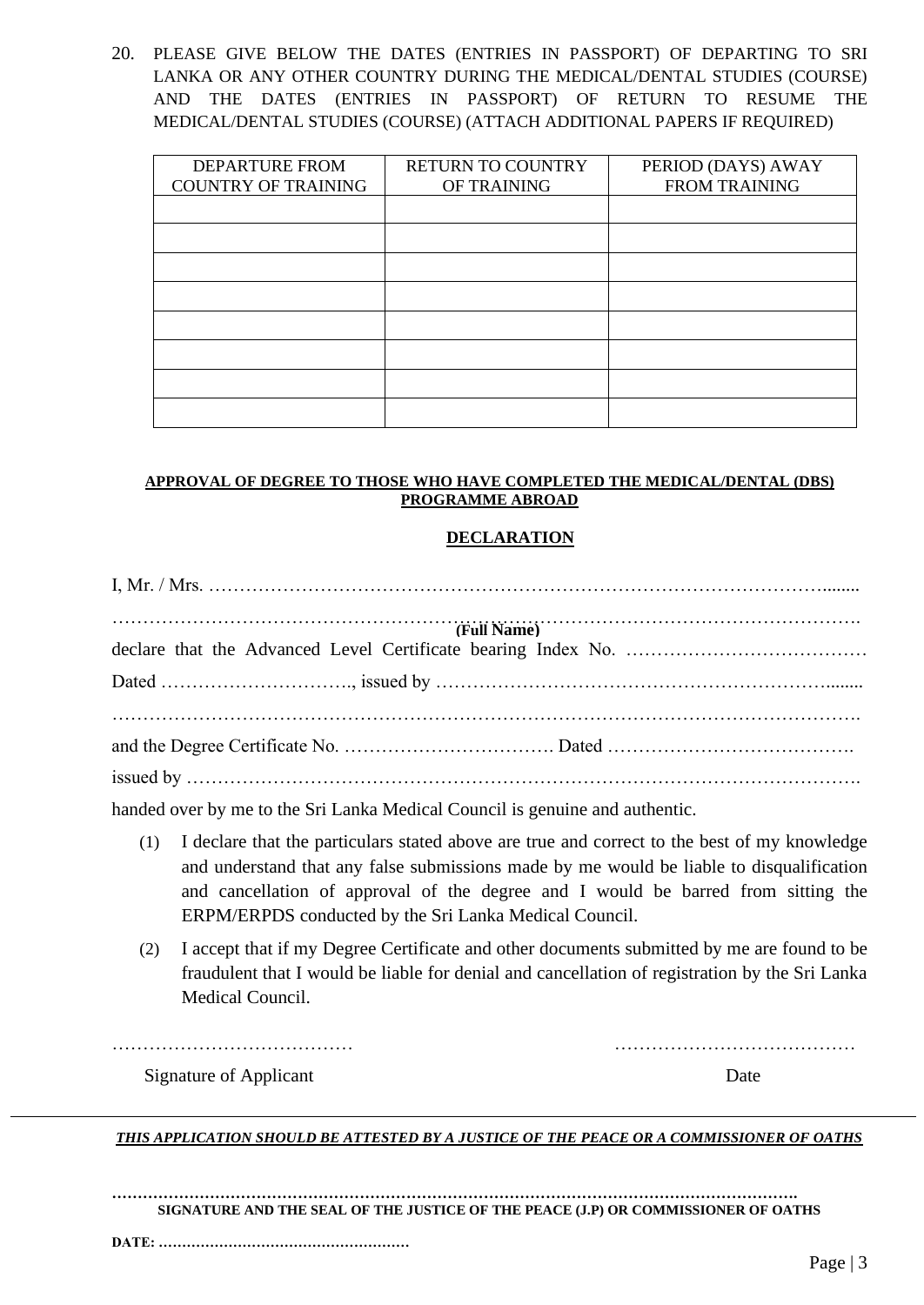# **SRI LANKA MEDICAL COUNCIL (SLMC)**

# **Guidelines for approval of the Medical/Dental Degrees of Sri Lankan Citizens who have graduated with a recognized foreign Medical/Dental qualification and wish to practice Medicine/Dentistry in Sri Lanka**

### **STEP ONE:**

The following are the requirements for approval of the Medical/Dental degree and to be permitted to sit the Examination for Registration to Practice Medicine (ERPM) or the Examination for Registration to Practice Dental Surgery (ERPDS) respectively in Sri Lanka.

- 1. The applicant should be a Sri Lankan Citizen
- 2. The applicant should hold a degree from a Medical/Dental School or University recognized by the **Sri Lanka Medical Council**.
- 3. Any applicant who entered a Medical/Dental school on or after **10th April 2021** should have passed the GCE Advanced Level Examination with the following grades:
	- 3.1. Sri Lankan GCE Advanced Level at least two (2) Credit Passes (C) and one (1) Ordinary Pass (S) in the Biology stream (Biology, Chemistry and Physics or Mathematics (in lieu of Physics before August 2018) in one and the same certificate (sitting) Or
	- 3.2. GCE Advanced Level London/Cambridge/Edexcel etc at least two (2) Cs and one (1) D in the Biology stream in one and the same certificate (sitting).

**Note:** If anyone who passes the GCE Advanced Level examination in a country other than Sri Lanka or 3.2 above, intends to enroll in a medical school to follow a medical or dental programme he/she should obtain an eligibility certificate from the Sri Lanka Medical Council before enrolling in the Medical/Dental school. Students are strongly advised that it is a procedure which should be done before entry into a Medical/Dental school.

Pre-Medical Courses, Foundation Courses and Preparatory Courses are **NOT accepted by the SLMC**.

## **STEP TWO: Preparation to apply for Degree Approval**

1. The Original GCE Advanced Level (A/L) Certificate issued by the Examination Authority and a clear photocopy of same are required.

Graduates who do not have the GCE A/L criteria as stipulated above but who have entered a Medical/Dental school before **10th April 2021**, should provide a valid document for proof of entry of enrolment (admission) with the correct dates of admission.

2. The original degree certificate together with a clear photocopy of the same is required. Please note that the application will not be accepted if you do not provide your original degree certificate. Provisional Pass certificates, letters of confirmation of completing the final examination or Registration certificates in that country will **NOT BE ACCEPTED**. The final degree certificate **MUST** be available before applying for the degree approval.